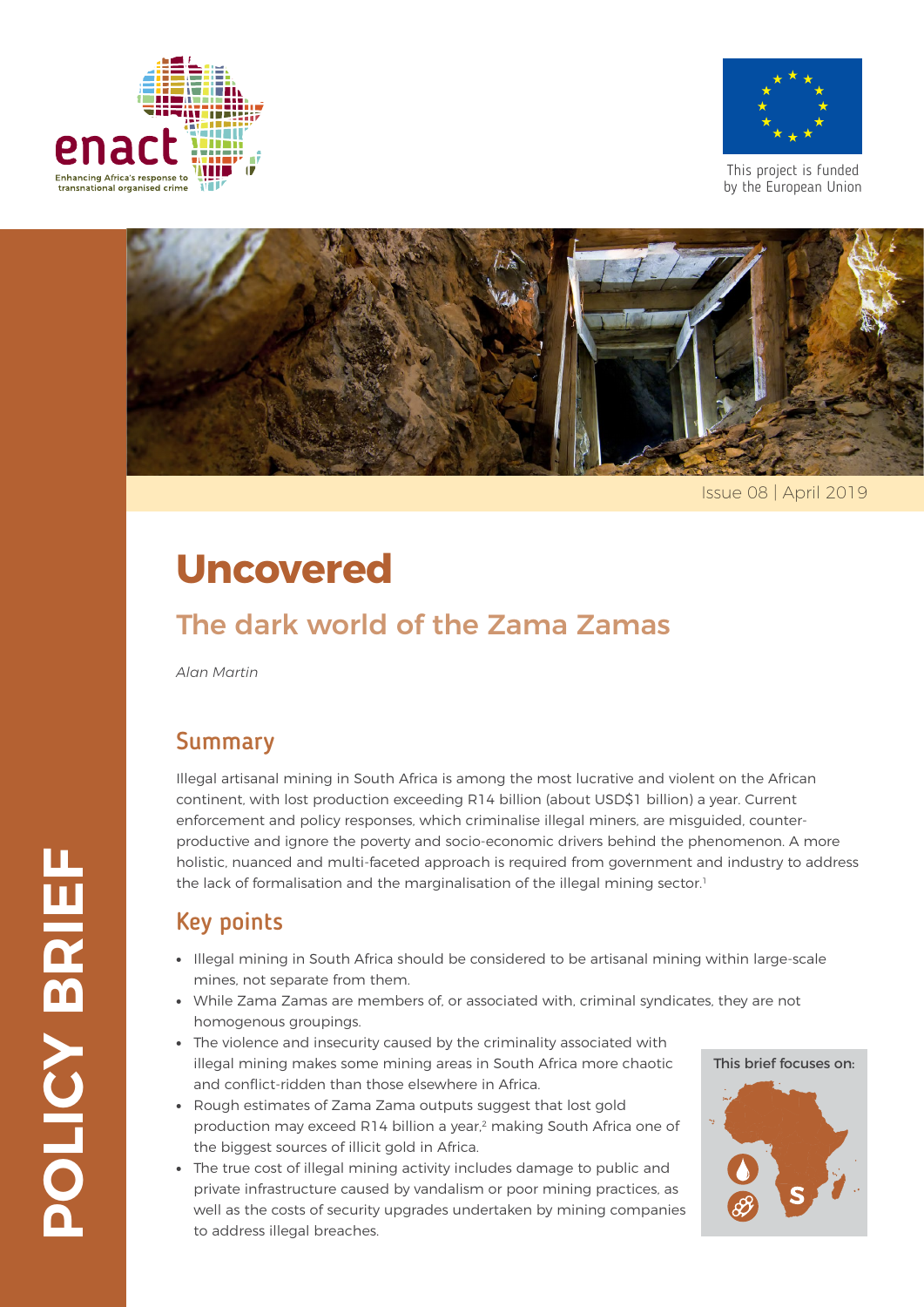#### Recommendations

- ∙ Like many non-Western jurisdictions, the government and the mining industry should begin a formal process to design and implement due diligence measures consistent with those of the Organisation for Economic Co-operation and Development (OECD) for conflict-affected and high-risk areas.
- ∙ The Minerals and Petroleum Development Act must be overhauled to better define the differences between artisanal and industrial mining.
- ∙ The Act should be amended so the SA Diamonds and Precious Metals Regulator (SADPMR) no longer has full responsibility for licensing, monitoring and investigating mining permit holders, a role which could be played more effectively by the South African Police Service (SAPS).
- ∙ Consideration should be given to centralising the system regulating the purchase and processing of precious metals by licensed scrap metal dealers.
- ∙ Projects such as the joint venture of Petra Diamonds and Ikapa in the Northern Cape should be considered a model for companies battling similar problems.
- ∙ It is important to provide legal clarity and definitions of the rights and obligations of the artisanal and small-scale mining (ASM) sector, but the Department of Mineral Resources (DMR) must also provide more oversight of and technical support to the sector.
- ∙ The Department of International Relations and Cooperation should prioritise regional and international outreach to neighbours and key trade partners to make them more aware of the criminal and national security threats posed by the illicit trafficking of precious metals.

#### Introduction

Davidson3 cranks the wheel of a *pindula*, a makeshift contraption used to mix crushed ore with mercury to make gold amalgam. He shrugs off a question about the police. 'If they come, we run. Tomorrow we will be back here again.'

His indifference to the law encapsulates the spirit of the estimated 30 000 illegal miners colloquially known as Zama Zamas, a Zulu expression meaning either 'take a chance' or 'try your luck', who operate in ownerless and disused mines in South Africa in conditions that are among the most exploitative and dangerous on the African continent.

The Department of Mineral Resources (DMR) estimates there may be as many as 6 000 such mines scattered across the country, although most of them are found in and around Johannesburg. In more recent years the miners, organised by criminal syndicates, have also gained access to active mines, causing considerable financial losses and security headaches.

South Africa's problem with Zama Zamas is unlike anything seen anywhere in Africa or beyond. The artisanal mining is principally carried out underground in industrial shafts, not in open pits, as is normally the case. While many ASM mining communities navigate a daily combination of unsafe and precarious working conditions, in South Africa Zama Zamas are exposed to extortion, murder, forced migration, money laundering, corruption, racketeering, drugs and prostitution. The criminal motives of desperate and destitute illegal miners are vastly different from the motives of those higher up the syndicate ladder. The lucrative nature of the trade has made murder and pitched gun battles among competing syndicates a frequent occurrence.

#### The high cost of illegal mining

Illegal mining is costing the state millions of Rand in lost tax revenue – losses that underscore the extensive money laundering and sophistication of the criminal syndicates behind it.

A 2015 report estimated that about 10% of South Africa's gold production – worth about R8 000 million a year – is stolen and smuggled out of the country. In a document submitted to Parliament in March 2017, the industrial lobby group the Mineral Council of South Africa estimated lost sales, taxes and royalties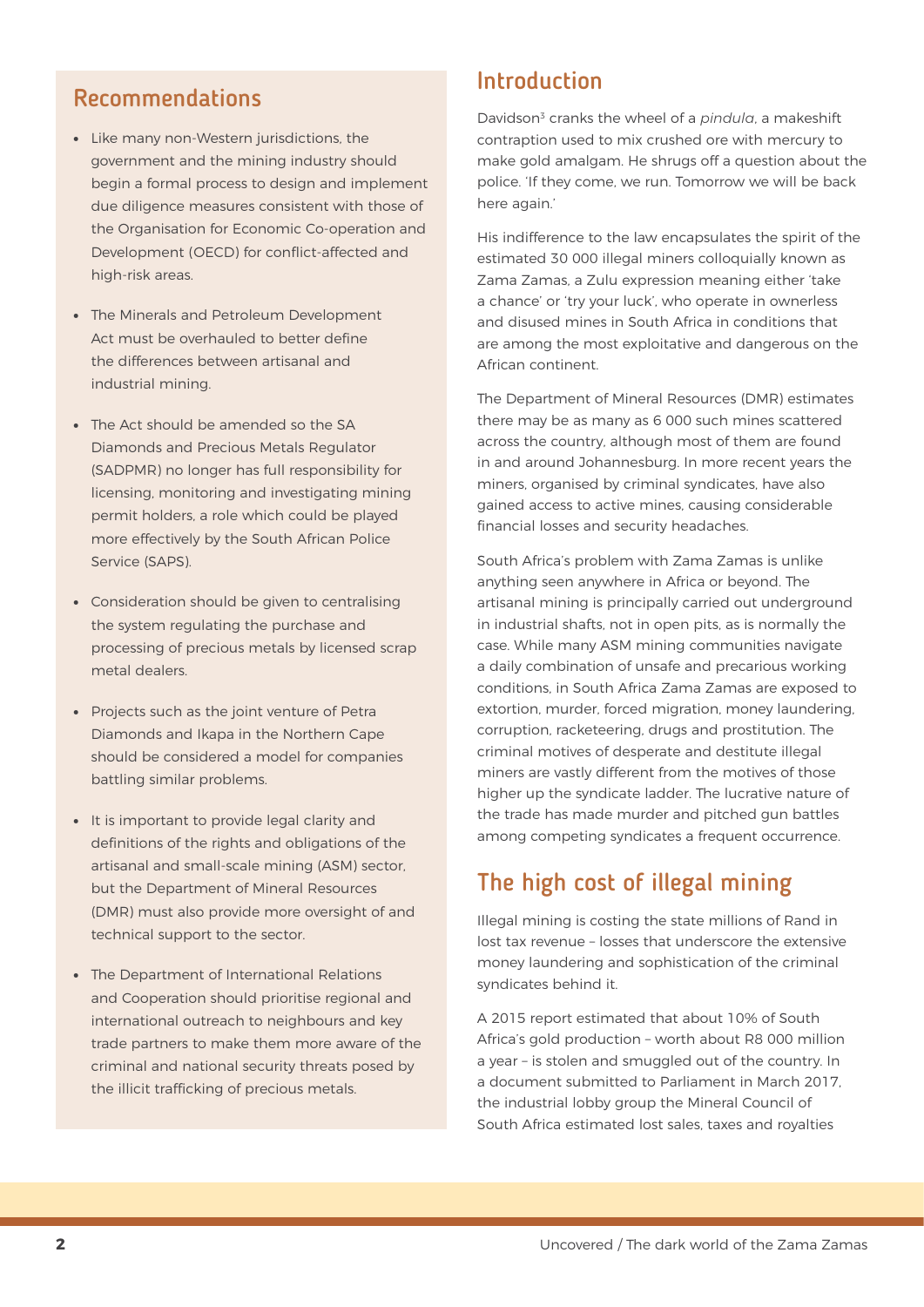at R21 billion a year. Based on rough estimates of Zama Zamas outputs provided by one mining house and a refinery analyst the Global Initiative against Transnational Organized Crime (GI) believes lost gold production far exceeds R14 billion a year, making South Africa one of the biggest sources of illicit gold on the African continent.

The violence and insecurity caused by criminality associated with illegal mining makes some mining areas in South Africa more chaotic and conflict ridden than mine sites elsewhere in Africa. While there are no official numbers of Zama Zama deaths, one accounting, based on media reports of inter-syndicate-related violence, placed the number at 312 between 2012 and 2015. Most of these (67%) were the result of turf wars, with the majority taking place in Gauteng province. Scores more miners die in mining accidents that are neither reported or from which bodies are never recovered. The number also excludes those that have died in belowground shootouts with mine security or competing syndicates. According to one mine security chief: 'To call it a warzone underground is not an exaggeration.'

The illegal miners are emblematic of a changing South African mining landscape and a direct by-product of the socio-economic inequalities facing one of Africa's leading economic and mining powers. The gold mines of the Witwatersrand Basin, which stretches for 400km through the Free State, North West and Gauteng provinces, are home to one of the world's largest known gold reserves. Since mining began late in the 19th century the region has produced more than 40 000 metric tons, equal to about 50% of all the gold ever mined on earth.<sup>4</sup>

While South Africa remains one of Africa's leading gold producers, its reserves are finite, and declining.5 So, too, is the labour force in industrial mines.<sup>6</sup> During its boom in the 1970s and 1980s the mining industry contributed 21% of South Africa's gross domestic product. In 2016 this had fallen to 8%.7 But as shrinking gold resources and reserves make industrial mining less economically viable in the long term, artisanal mining in abandoned and ownerless mines is increasing.<sup>8</sup>

There are competing approaches to the question of how to respond to the Zama Zama phenomenon. While the government prefers to take a hard line, insisting on using the police to subdue the miners, others insist that such an approach fails to address the underlying socioeconomic factors or the role played by criminal networks in orchestrating and benefiting from illegal mining. It also fails to acknowledge the economic potential of the Zama Zamas and the contribution they make to local economies and those of their home countries.

What is clear, however, is that the Zama Zama phenomenon requires a paradigm shift in thinking, particularly among industry stakeholders and government. Debates and approaches – actual or proposed – are still framed through, and deferential to, the perspective of industrial miners. While the Mineral Petrol Resource Development Act (MPRDA) of 2002 acknowledges artisanal miners, it ignores realities in the ASM sector. By and large, artisanal miners have to meet the same licensing requirements as industrial miners, including filing online applications and submitting mining work programmes showing that the applicant has 'financial resources and … the technical ability to conduct the proposed mining operation optimally'.

During its boom in the 1970s and 1980s the mining industry contributed 21% of South Africa's gross domestic product. In 2016 this had fallen to 8%

Potential applicants need to assure that 'mining will not result in unacceptable ecological degradation or damage to the environment'.9 Analysts point out that this is not a reasonable expectation of artisanal miners, almost all of whom are eking out a marginal living, cannot obtain credit and have no relationships with formal banking. Similarly, they have no access to the Internet or the technical expertise needed to secure the geological and environmental assessments required by the Act.<sup>10</sup> The result is that Zama Zamas operate outside, and in defiance of, the law

The different ways in which Zama Zamas break the law are not always of their making or within their control. Sophisticated criminal syndicates, for whom the miners are forced to work, perpetrate much of the worst criminality – violence, corruption, human smuggling, tax evasion and money laundering.

This study aims to shed light on criminal exploitation of the sector and the associated gold trade. Of particular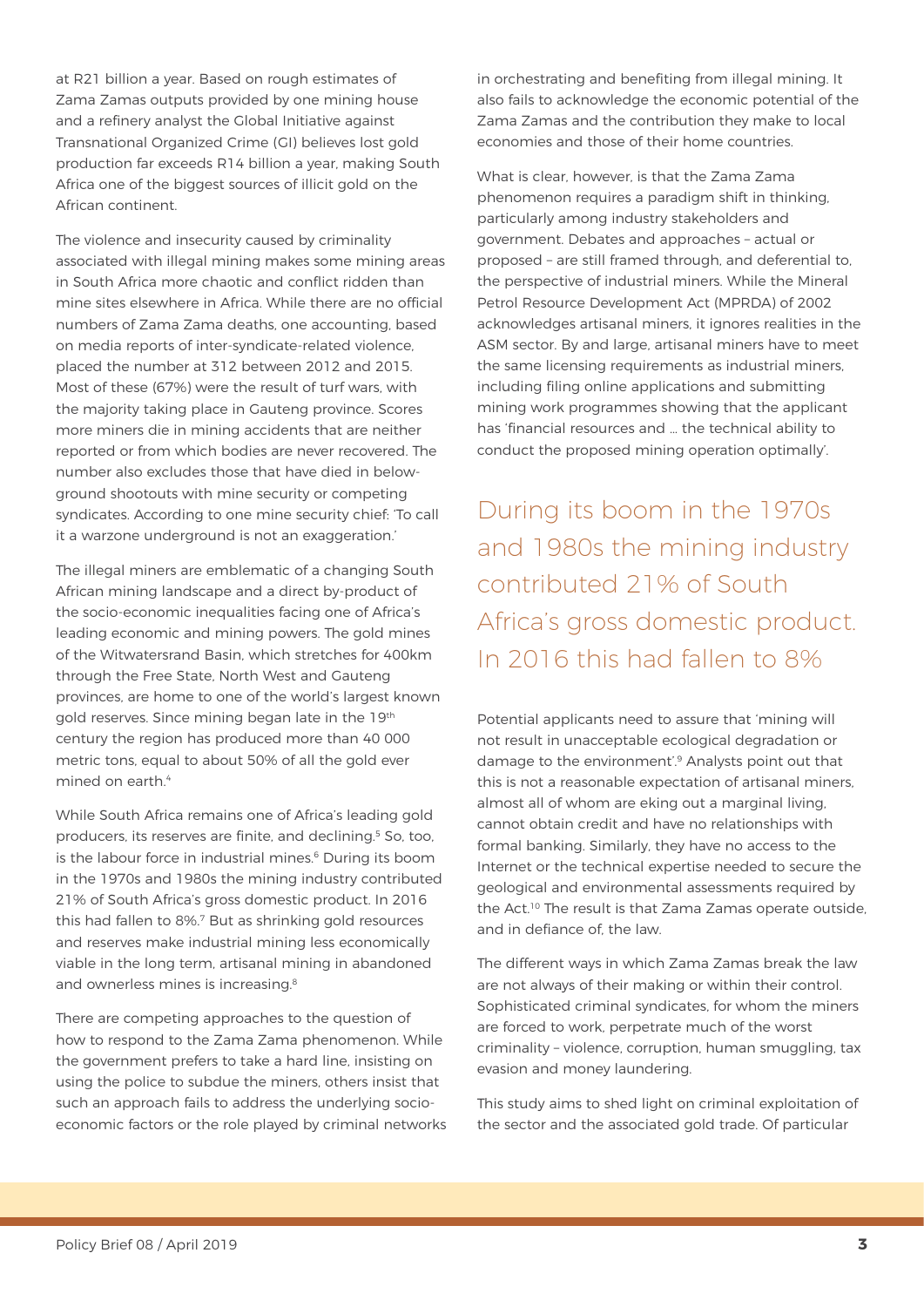interest is the way ASGM incomes are secured through the use of violence and corruption and the sector's links to parallel economies. While illegal mining in active and disused mines affects other high-value and precious minerals – most notably diamonds, platinum and chrome – the focus of this report is on the gold sector.

A range of stakeholders, including law enforcement bodies, industry, civil society, government, community members and academics were consulted in the compilation of this policy brief. The author also met Zama Zamas working in and around the Durban Deep mine outside Johannesburg. Several interviewees – particularly in enforcement and mine security – spoke to the author on condition of anonymity.

#### **Background**

Illegal mining in South Africa, which is driven by multiple intertwined factors, did not emerge overnight.

During the apartheid years migrant labour, which was sourced primarily from neighbouring countries, was the bedrock of the mining sector, providing cheap labour for the industry.

With the advent of democracy in 1994 came a desire to transform the mining sector and redress some of the legacies of the apartheid era, which had excluded blacks, women, junior and small-scale mining enterprises from the minerals and mining economy. Nelson Mandela's government sought to address this challenge by identifying and harnessing ASM as a vehicle for social and economic development, particularly for disadvantaged communities.11

Substantial changes were made, most notably to the legislative framework of the mining sector, and to its employment numbers. The most significant legislative change was the Minerals and Petroleum Resource and Development Act of 2002, which overhauled the industry and gave legal recognition to the ASM sector.

Employment numbers in gold mining have, however, dropped precipitously since 1995, from approximately 380 000 to about 119 000 in 2014.12 The layoffs and retrenchments have had social ramifications far beyond the borders of South Africa. Remittances from mining jobs had sustained local economies in countries like Lesotho and Mozambique, where unemployment often hovers above 30%. This has created two dynamics

relevant to the current problem. The first is that there is no shortage of men with mining experience to apply to be Zama Zamas or to impart their knowledge to younger generations. Secondly, because of the social crisis caused by the layoffs, when unemployed men are offered work, legal or illegal, many are willing to take their chances.

All over Africa poverty and desperation push people to seek livelihoods in the ASM sector. The exploitative conditions in which they work may be tough, but the small something they get for their labour is better than the nothing they were making in their home countries. Socio-economic and political crises in neighbouring countries have resulted in millions of Southern Africans, particularly Zimbabweans,<sup>13</sup> crossing the porous borders to seek their fortunes in South Africa – the Minerals Council of South Africa14 estimates that 70% of Zama Zamas are undocumented foreigners.<sup>15</sup>

Socio-economic and political crises in neighbouring countries have resulted in millions of Southern Africans, particularly Zimbabweans, crossing the porous borders to seek their fortunes in South Africa

This, in turn, leads to another dynamic. Public perceptions of Zama Zamas are overwhelmingly negative. They are characterised as illegal pests who breach both mining and immigration laws and are responsible for a host of social ills. The prevailing feeling is that whatever bad luck or violence befalls them is their own fault. 'When Zamas are killed it is celebrated,' one journalist points out.16

These perceptions not only breed xenophobic responses to vulnerable people, they also fail to take into account the real criminals behind the Zama Zama phenomenon, thus hampering appropriate policy and enforcement responses.

Police and the mining industry commonly refer to a fivetier crime syndicate hierarchy:<sup>17</sup>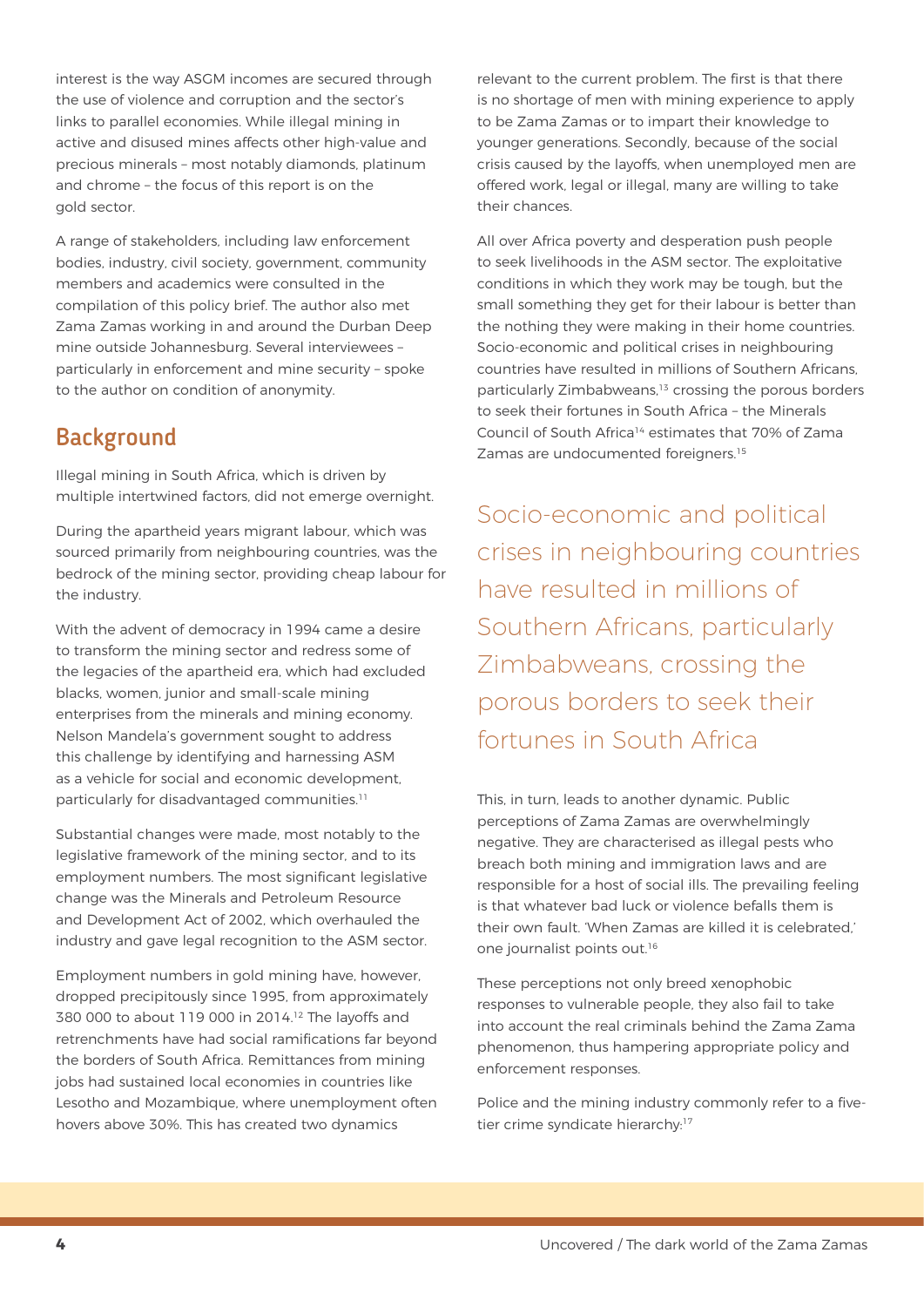- 1) Individual criminal miners;
- 2) Gangs and illegal mining bosses;
- 3) Bulk buyers at national/regional levels in the form of licensed or registered entities;
- 4) Front company exporters; and
- 5) International intermediary companies and buyers.<sup>18</sup>

Traditionally, each level interacts only with the levels directly above and below it, however, recently there has been some blurring of those lines. Nonetheless, the five tiers are still instructive in differentiating the different roles within the criminal supply chain.

Zama Zamas (Level 1), who are at the very bottom of the pyramid, are the most visible and precariously placed. They are generally recruited by 'Level 2s' in their home countries and often only learn the job is illegal when they arrive in South Africa.

Any loans taken by miners to purchase necessary equipment such as head lamps, knee pads, rubber boots or pickaxes are deducted from their earnings. Supplies of food and drink provided during the miners' stay underground (sometimes as long as six months) are sold at extortionately high prices.<sup>19</sup> Those working in active industrial mines, where syndicates pay off mine security and other personnel, are often charged a oneoff fee, mostly in the form of a long-term loan – ranging from R22 000 to R66 000 – to access the mineshafts. These loans differ according to the miner's function – miners make more than crushers – and are paid back in increments. Mine security chiefs sometimes use the price as a barometer of the effectiveness of their security protocols: the higher the fee, the less vulnerable the mine.<sup>20</sup>

Despite these onerous expenses the payment terms must be acceptable because '[t]he Zamas won't go down if they don't make money.'21

Those who work directly with Zama Zamas say that the amount they are paid does not necessarily relate to the market price of gold, it depends on how well established they are in a particular mine or community. It is not uncommon for illegal miners to be paid as little as a quarter of the spot price. An average month might bring a miner R4 400 to R7 500, out of which he must pay expenses and repay a portion of the loan.

Level 2s are the lynchpin between the Zama Zamas and the more established criminal syndicates (Level 3s). It is they who buy the gold and front the costs associated with running the enterprise. Level 2s enforce discipline

and ensure production quotas are met and it is they who defend their turf violently from rival syndicates, mine security and, sometimes, the police. They also buy off shift managers and security guards to gain access to shafts in active mines and are tipped off about any impending security sweeps. The professional use of firearms during aboveground encounters with rival gangs, police or private security companies suggests that many of the gang leaders have had some kind of military training.22

The Level 3s are often established members of the underworld – licensed scrap-metal dealers or pawnshop owners or jewellers, all of which occupations give them the legal right to possess and process gold. It is they who launder the illicit gold into the legal supply chain by converting the lower-grade doré bars (doré is a semipure alloy of gold and silver). Prior to delivering the gold to the refineries, the Level 3s often mix and melt down the doré with alloys to make it consistent with jewellery.23 As with the laundering of any product, the more stages it goes through to disguise its origins, the harder it is for police to connect it to its illicit source. Level 3s also procure mining staples like mercury or explosives.

Level 4s, front company exporters, export the illegally procured gold, generally to the United Arab Emirates (UAE) and Switzerland, and the level 5s are international buyers. Those in levels 4 and 5 frequently operate from outside South Africa, beyond the reach of South African law enforcement agencies.

The higher up the syndicate pyramid, the more sophisticated the criminality. The Directorate for Priority Crime Investigation, known as the Hawks, which targets high-profile crime, notes that proceeds from the sale of gold are often expatriated through the legal sale of commodities. 'It's where crime meets economics,' says one enforcement official. 'Instead of moving money, they will move goods. They work with the business community to sell products like diesel or cement; things that are easily converted into cash.'

At mine site level a clear hierarchy determines compensation and roles. Diggers are at the bottom of the food chain, spending weeks and sometimes months at a time underground in cramped and dangerous conditions. Women (other than prostitutes provided by gang leaders) are not allowed underground. They are, however, allowed to work alongside men as 'crushers', grinding the ore as they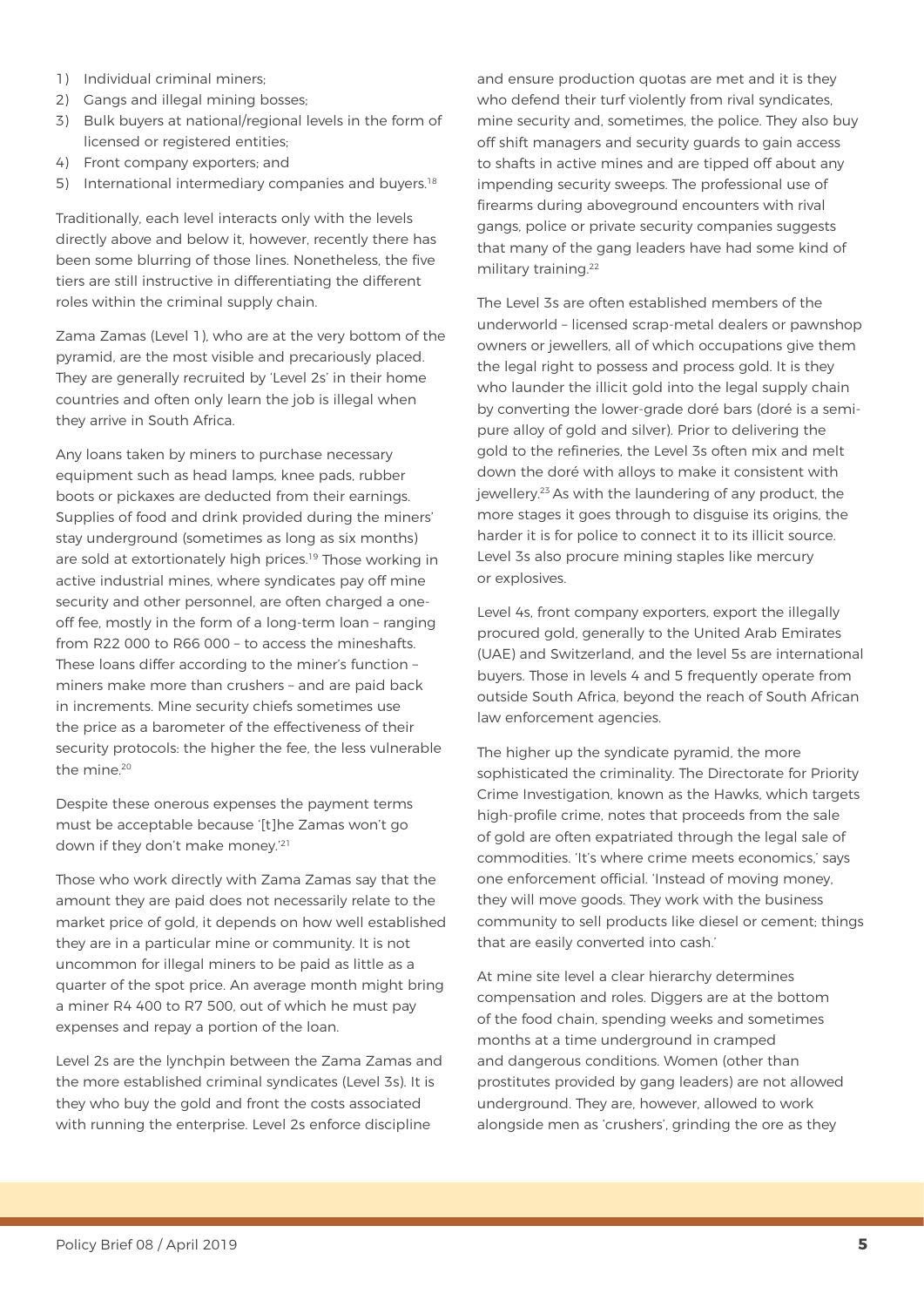would maize. They usually work in small groups and are paid about R175 per 25kg bag of ore. The product then moves to the 'beneficiation phase', where 'burners' add mercury and process the ore into amalgam. The final product is about 60% pure.

Zama Zamas must be placed within a wider framework of criminality and violence in South Africa.<sup>24</sup> The most commonly affiliated forms of crime include trafficking of miners, laundering the proceeds of gold-related crime and rampant murder and violence among rival syndicates. The theft of copper cables from underground workings and surface operations has also been linked with Zama Zama activity.<sup>25</sup>

The phenomenon is also inextricably linked with the endemic corruption that permeates both the public and private sectors in South Africa. 'The levels of corruption made it easier for crime bosses and syndicates to do whatever they want across the illegality spectrum – whether it be drugs, prostitution or illegal mining,' says one mine security chief.26

Zama Zamas complain that police regularly shake them down for bribes in return for not arresting them, or confiscate their gold and sell it directly to the syndicates

One of the most insidious aspects of high-level corruption was the alleged interference with public servants seen as threats to illegality or business affairs – interference that saw officials either forced from their jobs or resigning, leaving a 'serial crisis of top management'.<sup>27</sup>

The complicity of local police in illegal mining also complicates efforts to contain the activities of the miners. Zama Zamas complain that police regularly shake them down for bribes in return for not arresting them, or confiscate their gold and sell it directly to the syndicates.<sup>28</sup> One gun retrieved during an underground firefight was registered to the South African Police Service (SAPS), suggesting police collusion with the most violent strata of the syndicates.29 Senior police

officials acknowledge such complicity, but have yet to take concrete action to stop the practice.

While almost everybody acknowledges that the Zama Zamas operate illegally, their defenders claim that they are merely trying to eke out a living and their activities should be regarded as 'survivalist mining'. While all levels of government are aware of the syndicate structure, the easiest way to 'show results' in the fight against illegal mining is to arrest the miners, not the more elusive criminal bosses. But as soon as some miners are arrested and deported others arrive to take their place. A better strategy, and one the Hawks have adopted, is to focus on the syndicates.

High-level members of syndicates have been successfully prosecuted, although it is often difficult to identify those involved and to make a solid case against them. On the face of it, the most symbiotic relationship is between the illegal miners and the gang leaders who recruit and manage them, while less is known about the extensive network behind them. The Hawks have begun mapping out some of the networks and have achieved some decisive legal victories but, for the most part, the level 4s and 5s continue to dodge the law.

#### Illegal gold and the legal market

South Africa differs from many other countries in the way in which illicit gold is laundered into the legal system – most of it is believed to be refined within the country before being legally exported abroad. Police estimate that there are at least 100 small refineries in the Gauteng region alone.

Intelligence suggests that most illegally mined gold is laundered by buyers who sell it either to scrap-metal dealers or to pawn brokers (often associated with the syndicates), who melt down the doré to mask its origin. While the law requires that any sales of recycled jewellery be documented and that the jewellery be photographed before it is melted down, police know that the process is routinely abused.

In one police operation two suspects who were arrested were in possession of both illicitly mined gold and about 3 000 fraudulent identity documents. The suspects are believed to be members of a syndicate that fabricated more than 16 000 fraudulent invoices worth more than R528 million to reflect purchases of second-hand gold jewellery.30 Rand Refinery, the continent's largest refinery, is aware of this practice and has taken steps to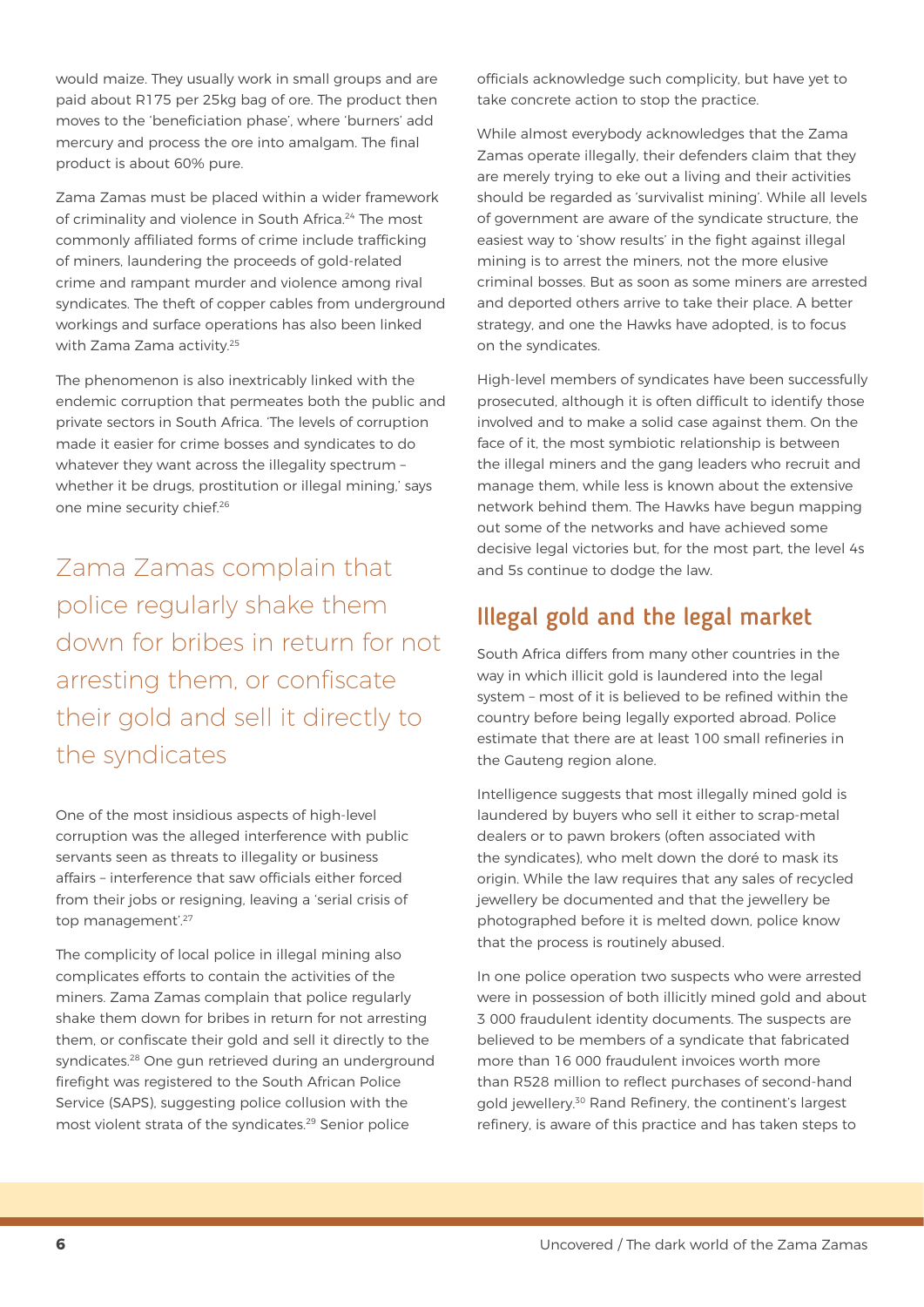inoculate its supply chain, refining only gold produced by large-scale miners with whom it has long-term contracts. While it is legally required to take gold from the secondary market (those with scrap-metal licences), it successfully discourages this business by charging uncompetitive rates.<sup>31</sup>

While South Africa reported no doré exports at all between 2007 and 2017, UAE data show that more than 34 tonnes arrived between 2012 and 2016

Trade data show another route that has so far evaded the radar of the DMR and of the customs authorities. While most syndicates prefer the local scrap-metal-torefinery route, there is evidence that illicit South African gold is leaking out through the country's neighbours.

Data reported to Comtrade, the international trade statistics database managed by the United Nations, show that in addition to its massive exports of refined gold, South Africa trades smaller quantities of doré. However, while the data are incomplete, they reveal several things. Between 2011 and 2016 South Africa officially exported to only two countries – Swaziland (now Eswatini) and Botswana. Eswatini was by far the biggest recipient, importing 2 182kg. The market value of the 1kg doré bar is generally estimated at between R51 000 (about \$35 000) and R54 000 (\$37 000), depending on the purity.<sup>32</sup>

Eswatini is home to the Lufafa Gold Mine.<sup>33</sup> with a 25% national stake held in trust by the king. It officially opened in February 2016 but was shut down shortly afterwards because of concerns of mismanagement and infiltration by Zama Zamas. There has only been one legal export from the mine – a test export of 1kg sent to Ethiad, a Dubai-based refinery.<sup>34</sup> Despite this, India reported two doré imports from Eswatini – an 800kg shipment valued at about R425 million (\$28 934 214) in 2015 and another 300kg worth about R161 million (\$10 903 192), in 2016.

Mozambican doré exports also raise some eyebrows. The United States Geological Survey estimates the country's total output of gold to be roughly 600 to 900kg a year.<sup>35</sup>

but between 2011 and 2013 Mozambique exported 2 000kg to Singapore, 1 003kg to Lebanon and 1 000kg to India.<sup>36</sup> Police and mine security identify Mozambique as the most likely departure point for South African gold.

Zimbabwe, itself a gold producer, is another attractive transit point for Zama Zama gold. With direct flights from Zimbabwe to Dubai the only obstacle for couriers is to get past official controls in Harare. UAE's hand-carry gold policy allows couriers to sell their merchandise directly to gold traders in the Dubai souk without demonstrating provenance, export taxes or documentation.37

All these avenues are dwarfed by the exports from South Africa to Dubai. While South Africa reported no doré exports at all between 2007 and 2017, UAE data show that more than 34 tonnes arrived between 2012 and 2016.38 These exports probably left through the legal system – processed at small refineries in Gauteng and given legal export papers by the SA Diamonds and Precious Metals Regulator (SADPMR). Given that Rand Refinery exports the entire industrial production of South Africa to countries other than Dubai, these figures give a more accurate picture of the scale of the illegal trade.

#### The Policy Deficit: Enablers of illegality

The detrimental effects of illegal mining on South Africa's economy spread far further than the problems of lost gold and government royalties.

One mining house alone has, since 2013, spent almost R366 million on upgrading its security infrastructure and protocols to make it harder for Zama Zamas to penetrate the mining precinct and its shafts. In 2017 its security sweeps collared almost 1 400 Zama Zamas in the shafts.39

Johannesburg has incurred huge expenses caused by poor mining practices, vandalism and theft. The biggest problem for the city is the use of explosives, which have compromised support pillars in decommissioned mines and resulted in tremors, which put at risk the structural integrity of roads, adjacent residential communities and businesses. It also poses a significant public safety threat as some of the blasting has taken place close to pipelines carrying gas and fuel. A spark could start a fire capable of incinerating property within a radius of up to 300 square metres.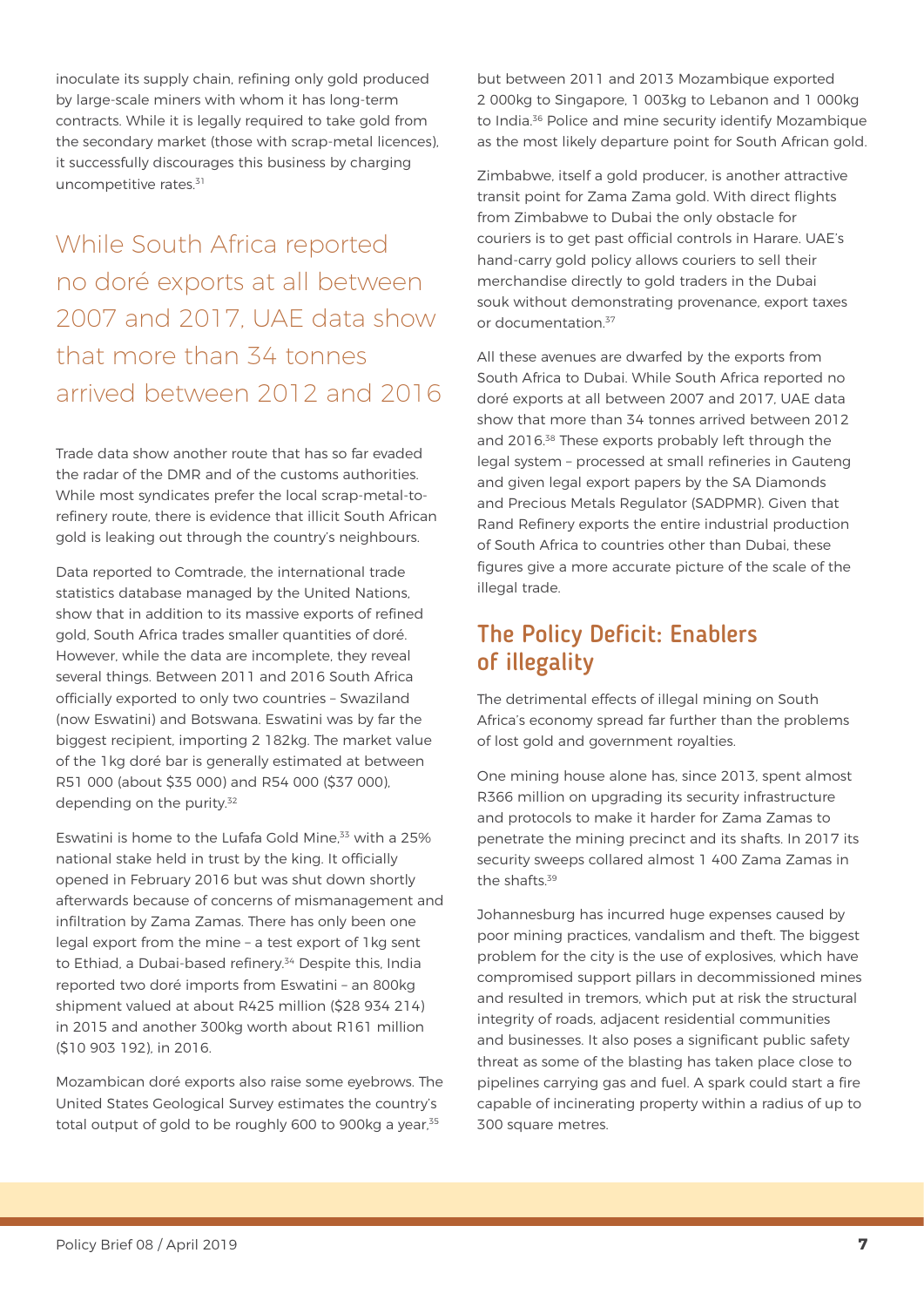The issue of illegal mining is firmly on the agenda of the South African government, which has funded research under the auspices of the United Nations Integrated Crime and Justice Research Institute. It has also hosted two high-level round tables to seek the opinions of experts and has engaged with the OECD to learn more about how its *Due Diligence Guidance for Responsible Supply Chains of Minerals from Conflict-Affected and High-Risk Areas*<sup>40</sup> might be applied locally. The government has set up the National Coordination Strategic Management Team, a multi-agency task force,<sup>41</sup> and has held several parliamentary briefings on the matter.

So why has there not been more progress?

Many interviewees say the DMR and its affiliated agencies, chiefly the SADPMR, have failed to respond to the issues.42 They complain of difficulties in identifying and obtaining access to DMR officials with whom they can engage. The SADPMR has suffered from a crisis of leadership and has, at times, provided very little oversight. The DMR has had four ministers in five years and key senior management positions, including those of director general and deputy director general, remain vacant. This has had an impact on continuity and on responses to a range of pressing issues in the mining sector, not the least a durable solution to the Zama Zama problem.<sup>43</sup>

It would not be fair to blame the DMR alone for the myriad challenges and failures of responses to the Zama Zamas. Much of the current dysfunctional response lies within the MPRDA, which bestows the regulatory responsibility to license and monitor miners and scrap metal dealers on the SADPMR.

These tasks were previously carried out by SAPS, who would do due diligence checks on applicants and monitor trends within the industry through their access to mandatory raw production and trade data supplied by permit holders. The 2002 Act removed them from that oversight role, leaving it to SADPMR officials, who have neither the investigative skills nor the inclination to carry out this function. To make things worse, the SADPMR only shares such information if approached through official channels.

In accordance with the post-apartheid 'economic transformation' agenda, the new Act liberalised the refinery market, which has '[opened] the door to criminality'.44 Industry analysts and police complain that the SADPMR shies away from its regulatory mandate and operates opaquely, shielding the identities of the smaller refineries and prioritising a political agenda of black economic empowerment, while turning a blind eye to clear reputational and criminal risks.<sup>45</sup>

With Rand Refinery rejecting any product originating from secondary markets and ASM sources, this leaves smaller refineries as the only place for illicitly mined gold to go. In order to export gold, these refiners also need to apply for a separate licence. The SADPMR does not disclose numbers but it is clear that Rand Refinery is not the only one with such a permit – the 34 tonnes of exports to UAE (a country to which Rand Refinery does not export) attest to this.46

Existing legislation offers no option for the ASM and LSM sectors to co-exist. While two diamond companies in North West Province took the unprecedented step in June 2018 of allowing Zama Zamas to mine tailings on their properties,<sup>47</sup> creating a possible model for others, this does not happen across the board. It is not a feasible option for active gold mines, which have invested heavily in infrastructure and are rightly reluctant to share their shafts and gold production with Zama Zamas. But for South Africa's disused gold mines it could be a game changer.

Beyond legislative obstacles, perhaps the biggest challenge to finding a solution to the chaos and criminality of the Zama Zamas is one of approach. Like other governments on the continent South African authorities regard illegal miners primarily as criminals who should be brought to heel through the force of law.48 The socio-economic drivers that motivate them, the difference between the miners and the criminal syndicates they work for and the exploitative circumstances in which they are recruited are too often either downplayed or ignored.

Criminalising, demonising and scapegoating illegal (and mostly foreign) miners is an easy deflection away from more difficult discussions of uncomfortable truths about the persistent poverty, poor service delivery in marginalised areas and political instability in neighbouring countries that contribute to men becoming Zama Zamas in the first place.

Moreover, it completely ignores their economic significance and contributions. The Bench Marks Foundation, for example, has argued that the 30 000 Zama Zamas in South Africa have a dependency ratio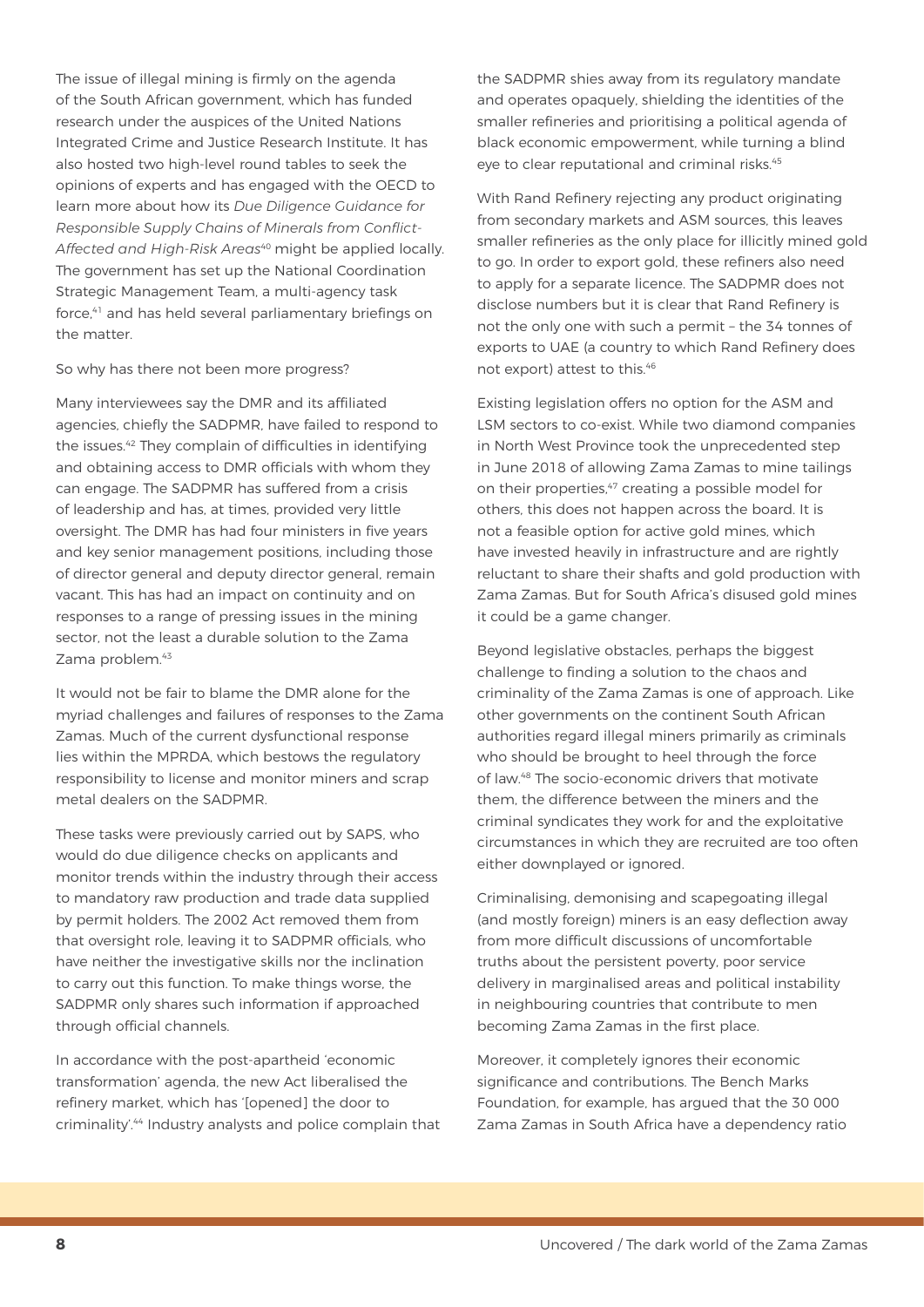of 1:8, meaning that 250 000 people depend on them. Shutting down artisanal mining would create another 280 000 victims of unemployment, which would not only increase poverty rates but could also add to South Africa's already high violent crime rate.<sup>49</sup>

#### **Conclusion**

Despite its position as a global miner, South Africa does not have much experience in dealing with an artisanal sector. This requires the government, like the Zama Zamas, to 'take a chance' on positive interventions and learn from African countries with more exposure to the ASM sector. It is hoped that a more holistic, nuanced understanding of the Zama Zama phenomenon will contribute to the development of multi-faceted responses that are able to curb criminality and enable the sector to contribute more effectively to development.

While Zama Zamas undoubtedly operate in a criminal environment they are not a homogenous group. Although active gold mines affected by illegal miners are legally entitled to remove them, the current approach, which favours using the law to bring them to heel, is misguided and counter productive. The poverty and socio-economic factors driving the phenomenon are bigger and more relentless than the rule of law.

Any amendments to the Minerals and Petroleum Development Act should explicitly acknowledge the inherent differences between ASM and LSM and change the law and the licensing process to align

better with the realities facing artisanal miners. The current Act mandates the SADPMR to license, monitor and investigate mining permit holders, tasks critics claim it is not equipped to carry out. An amended Act should either enable this role to be shared with or be returned to the exclusive control of the SAPS. The SAPS and SADPMR should also cooperate in monitoring permit holders and their operations. Any legislative amendments should tighten the licensing requirements for scrap-metal dealers and gold export permit holders and mandate the DMR to publish their corporate details.

Joint ventures such as that between Petra Diamonds and Ikapa would allow ASM mining within an industrial concession but set parameters such as where the miners mine, what techniques they use, to whom they may sell the gold and when they must vacate the property. The authorities should also seek the advice of civil society organisations working on technical solutions in ASM sectors affected by conflict.

If the small-scale mining board were to be reestablished it could provide skills training for ASM miners, particularly in relation to safe mining practices and the use of explosives and mercury.

And finally, centralisation of the system regulating the purchase and processing of precious metals would contribute significantly to including Zama Zamas in the legal supply chain. A single designated gold buyer, or a small group, would buy at the daily spot price, offering the miners true market value for their gold, thereby incentivising them to operate within a formalised and legal framework.

#### Notes

- This policy brief is part of a cross-regional study of criminality and the African artisanal and small- scale gold mining sector conducted by ENACT affiliate the Global Initiative Against Transnational Organized Crime. Marcena Hunter, a senior analyst at the Global Initiative, reviewed the report and managed the overall study.
- 2 Interview, senior mine security team, Johannesburg, 6 June 2018; telephone interview, refinery analyst, Johannesburg, 27 June 2018.
- 3 Not his real name.
- 4 Chamber of Mines of South Africa, *Mine SA 2017: Facts and Figures Pocketbook*, February 2018, p 11.
- 5 For example, between 1999 and 2014 production dropped from 451 184kgs to 151 618kgs. 8.3.1 Metallic minerals; South African Statistics, 2015; [www.statssa.](http://www.statssa.gov.za/publications/SAStatistics/SAStatistics2015.pdf) [gov.za/publications/SAStatistics/SAStatistics2015.pdf](http://www.statssa.gov.za/publications/SAStatistics/SAStatistics2015.pdf)
- 6 South African Statistics, 2015, s 6.2.1. Labour figures for the 'mining and quarrying' sector dropped from 613 584 jobs to 490 684.
- 7 Jason Musyoka, 'Illegal mining about survival, not criminality', *Mail&Guardian*, 28 July 2017; [https://mg.co.](https://mg.co.za/article/2017-07-28-00-illegal-mining-about-survival-not-criminality) [za/article/2017-07-28-00-illegal-mining-about-survival](https://mg.co.za/article/2017-07-28-00-illegal-mining-about-survival-not-criminality)[not-criminality](https://mg.co.za/article/2017-07-28-00-illegal-mining-about-survival-not-criminality)
- 8 Personal interview, David van Wyk, Bench Mark Foundation, 7 June.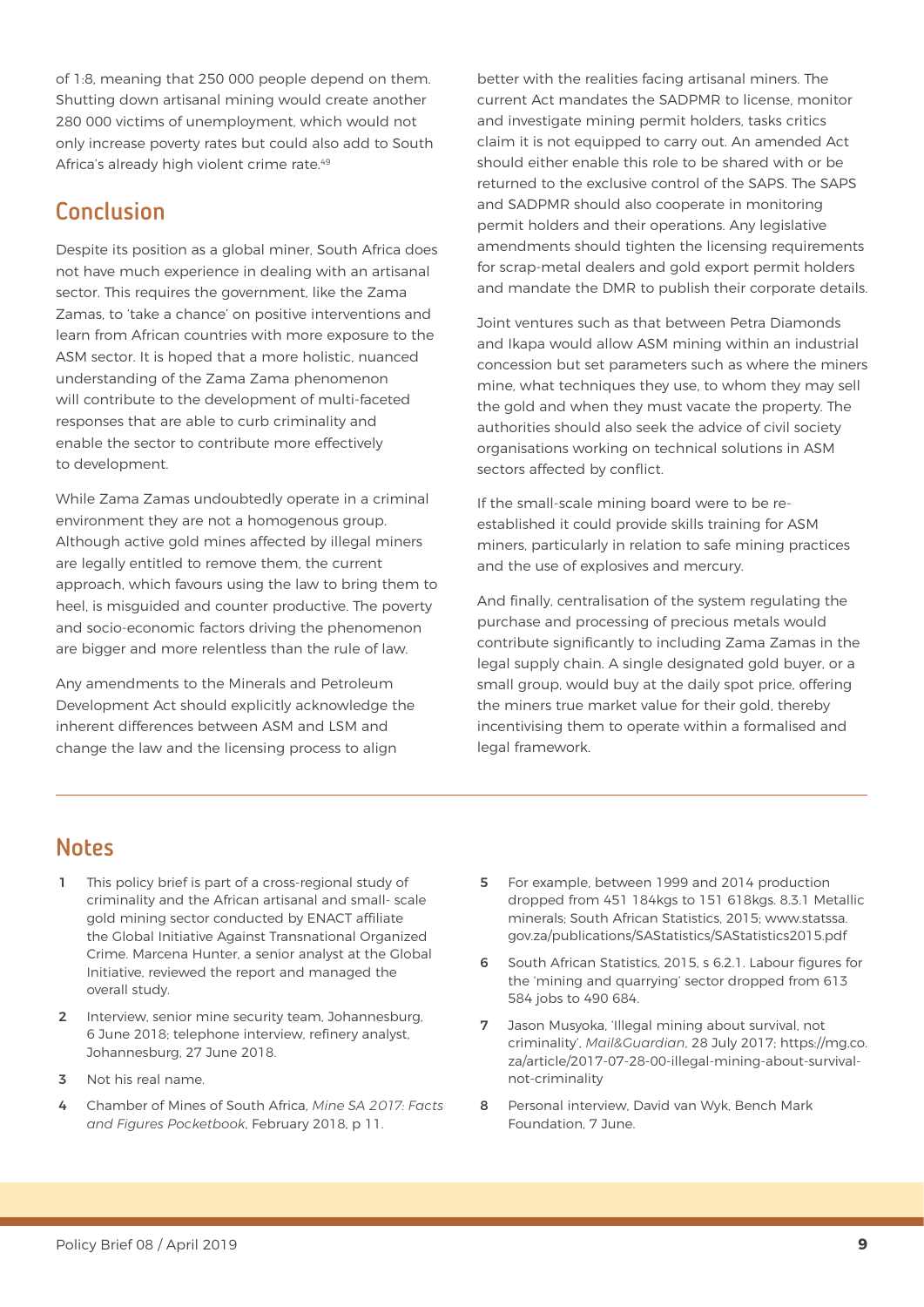- 9 Mineral and Petroleum and Resources Development Act (2002), s23. Available at: [www.wylie.co.za/](http://www.wylie.co.za/wp-content/uploads/MINERAL-AND-PETROLEUM-RESOURCES-DEVELOPMENT-ACT-NO-28-OF-2002.pdf) [wp-content/uploads/MINERAL-AND-PETROLEUM-](http://www.wylie.co.za/wp-content/uploads/MINERAL-AND-PETROLEUM-RESOURCES-DEVELOPMENT-ACT-NO-28-OF-2002.pdf)[RESOURCES-DEVELOPMENT-ACT-NO-28-OF-2002.pdf](http://www.wylie.co.za/wp-content/uploads/MINERAL-AND-PETROLEUM-RESOURCES-DEVELOPMENT-ACT-NO-28-OF-2002.pdf)
- 10 Interview, Kgothatso Nhlengethwa, mining geologist, University of Witwatersrand, 7 June 2018.
- 11 Pontsho Ledwaba and Kgothatso Nhlengetwa, 'When Policy is Not Enough: Prospects and Challenges of Artisanal and Small-Scale Mining in South Africa', *Journal of Sustainable Development, Law and Policy* 7(1), 2015.
- 12 'Mining: Winner and Losers of 2017', Statistics South Africa, 28 February 2018. Available at: [www.statssa.gov.](http://www.statssa.gov.za/?p=10963) [za/?p=10963](http://www.statssa.gov.za/?p=10963)
- 13 It is estimated that there are three million Zimbabweans in South Africa.
- 14 Formerly the Chamber of Mines. The name change took effect in May 2018.
- 15 Interview, Ursula Brown, Minerals Council of South Africa, 8 June 2018.
- 16 Interview, Chris Clark, 30 May 2018.
- 17 Ben Coetzee and Riana Horn, 'The theft of precious metals from South African mines and refineries', Institute of Security Studies, Pretoria, August 2006.
- 18 UNICRI, 'Strengthening the security and integrity of the precious metals supply chain', Torino, Italy, May 2016.
- 19 Interview, mine security chief, Johannesburg, 4 June 2018.
- 20 Interview, mine security team, Johannesburg, 6 June 2018.
- 21 Interview, mine security team, Johannesburg, 6 June 2018.
- 22 Interviews, senior law enforcement officers, Pretoria, 5 June 2018; mine security, Johannesburg, 6 June 2018.
- 23 Interview, senior law enforcement officers, Pretoria, 5 June 2018.
- 24 See, eg, Riana Horn, 'A Proactive Approach to Curb Asset-Theft at a South African Mine', Master's thesis, UNISA, June 2012, pp 26-36; Available at: [http://uir.](http://uir.unisa.ac.za/bitstream/handle/10500/6039/thesis_horn_r.pdf;sequence=1) [unisa.ac.za/bitstream/handle/10500/6039/thesis\\_](http://uir.unisa.ac.za/bitstream/handle/10500/6039/thesis_horn_r.pdf;sequence=1) [horn\\_r.pdf;sequence=1](http://uir.unisa.ac.za/bitstream/handle/10500/6039/thesis_horn_r.pdf;sequence=1)
- 25 UNICRI, 'Strengthening the security and integrity of the precious metals supply chain', Torino, May 2016, p 53.
- 26 Interview, Johannesburg, 6 June, 2018.
- 27 Interview, Gareth Newham, Institute for Security Studies, Pretoria, June 5, 2018.
- 28 Interview, illegal miners, Durban Deep, 7 June, 2018.
- 29 Interview, mine security team, Johannesburg, 6 June, 2018.
- 30 Department of Mineral Resources Powerpoint presentation, nd. A copy is in possession of the GI.
- **31** Telephone interview, refinery industry analyst, Johannesburg, 27 June 2018.
- 32 Email conversation, Shawn Blore, independent gold expert, 19 June 2018.
- 33 Sometimes referred to as the Lomati Gold Mine.
- 34 Interview, senior official, Swaziland Ministry of Mines, 12 April 2018.
- 35 USGS, *The Mineral Industry of Mozambique*, p 31, 2014. [https://minerals.usgs.gov/minerals/pubs/](https://minerals.usgs.gov/minerals/pubs/country/2014/myb3-2014-mz.pdf) [country/2014/myb3-2014-mz.pdf](https://minerals.usgs.gov/minerals/pubs/country/2014/myb3-2014-mz.pdf)
- 36 Comtrade data. The search was conducted using the commodity code for commercial gold HS 710812: Gold in Other Unwrought Forms.
- 37 Telephone interview, refinery industry analyst, Johannesburg, 27 June 2018.
- 38 Comtrade data.
- 39 Interview, mine security team, Johannesburg, 6 June 2018.
- 40 For more information, see [www.oecd.org/corporate/](http://www.oecd.org/corporate/mne/mining.htm) [mne/mining.htm](http://www.oecd.org/corporate/mne/mining.htm)
- 41 The members include: DMR, Foreign Affairs, Home Affairs and Intelligence, SAPS, Financial Intelligence Unit, South African Revenue Service, South African Precious Metals Regulator, National Prosecuting Authority and the Defence Force. Industry is represented by senior management from the Minerals Council and senior mine security teams. [http://pmg-assets.s3-website-eu](http://pmg-assets.s3-website-eu-west-1.amazonaws.com/170825dpic.pdf)[west-1.amazonaws.com/170825dpic.pdf](http://pmg-assets.s3-website-eu-west-1.amazonaws.com/170825dpic.pdf)
- 42 One mine security chief labelled the SADPMR 'dysfunctional'. Interview, Johannesburg, 6 June 2018.
- 43 Interview, Kgothatso Nhlengethwa, mining geologist, University of Witswatersrand, 7 June 2018.
- 44 Interview, senior enforcement officials, Pretoria, June 5, 2018.
- 45 Telephone interview, refinery industry analyst, Johannesburg, 27 June 2018.
- 46 Telephone interview, refinery industry analyst, Johannesburg, 27 June 2018.
- 47 'DMR takes first step in legalising zama zamas', *Mining Review Africa*, 6 June 2018. Available at: [www.](http://www.miningreview.com/dmr-takes-first-step-in-legalising-zama-zamas/) [miningreview.com/dmr-takes-first-step-in-legalising](http://www.miningreview.com/dmr-takes-first-step-in-legalising-zama-zamas/)[zama-zamas/](http://www.miningreview.com/dmr-takes-first-step-in-legalising-zama-zamas/)
- 48 There are hopeful signs this may change with the appointment of the current minister, Gwede Mantashe, a former miner.
- 49 Bench Marks Foundation, 'Presentation to Department of Mineral Resources on Illegal Mining, Regulating Micro and Survival Mining', Pretoria, 5 June 2018.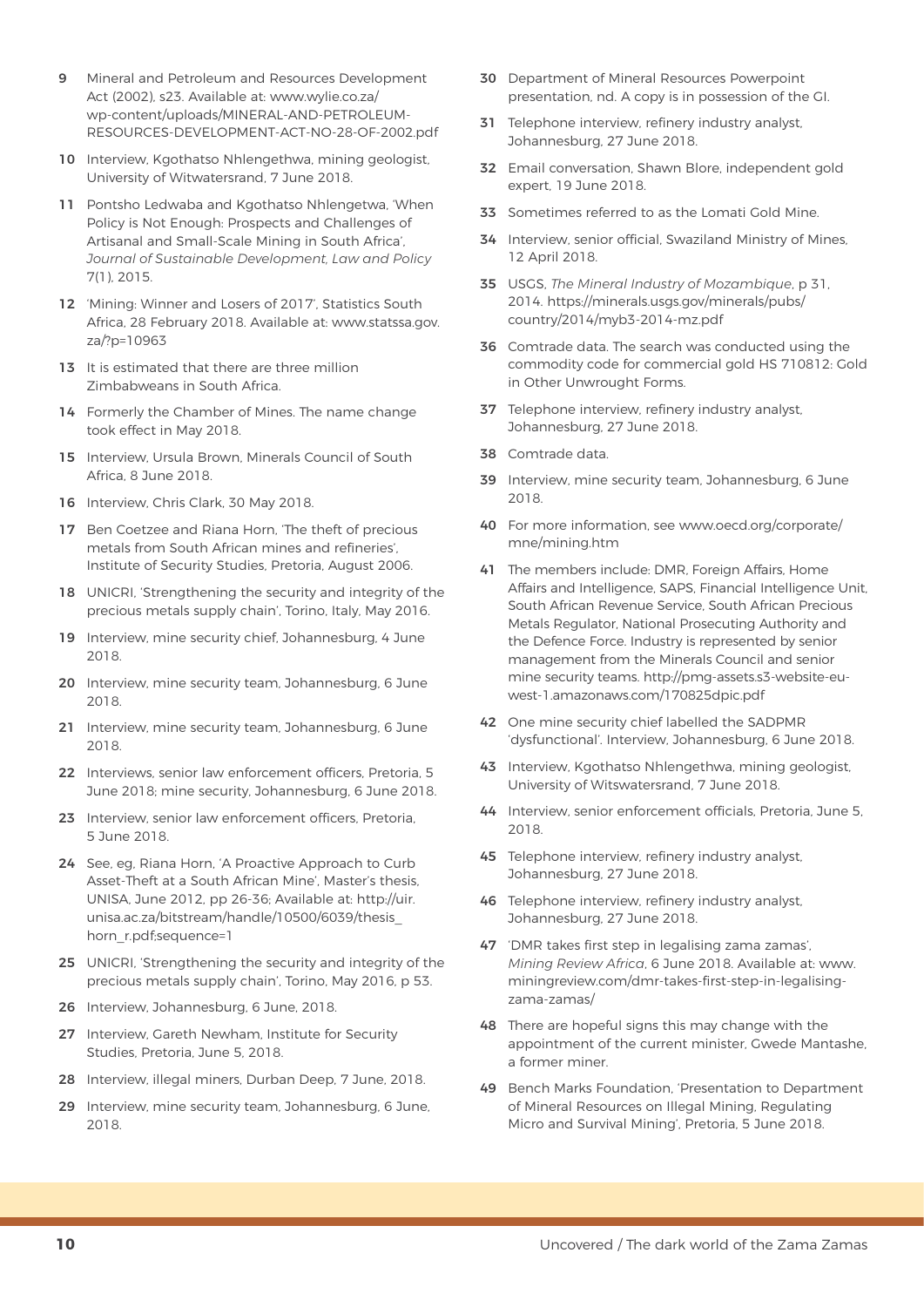

## Subscribe to ENACT

ENACT works to enhance Africa's response to transnational organised crime. Receive the latest analysis and research, delivered directly to your inbox:

- 1. Go to<www.enact.africa>
- 2. Click on 'Connect', then 'Subscribe'
- 3. Select the topics you're interested in, click 'Subscribe'

|              | infographics |  |                   | explainers |               |  |
|--------------|--------------|--|-------------------|------------|---------------|--|
| publications |              |  | original analysis |            |               |  |
|              |              |  |                   |            | trend reports |  |